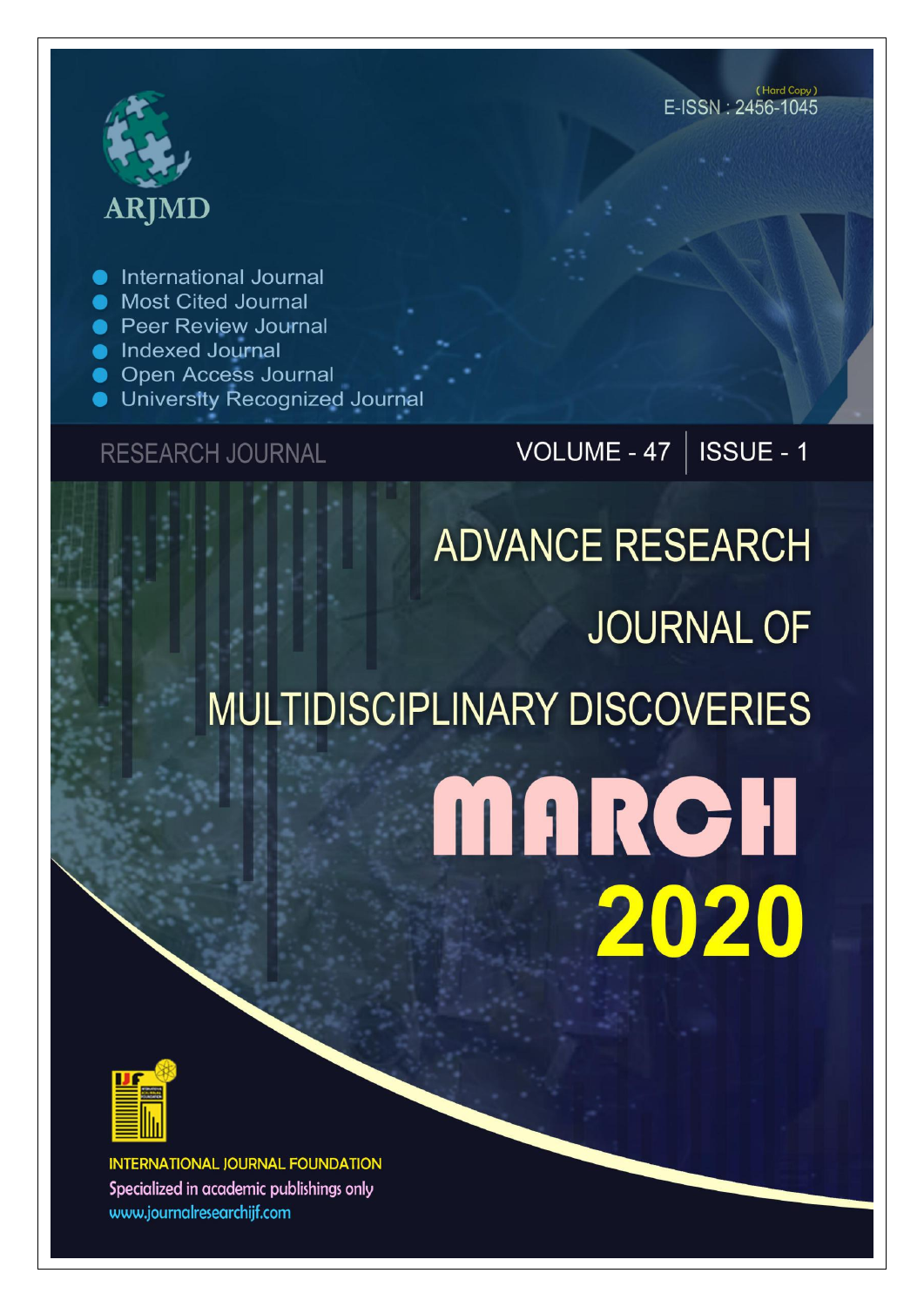

## **Simulation of the Deep-Drawing Process: Influence of geometrical parameters on elastic springback of sheet metal**

#### **ORIGINAL RESEARCH ARTICLE NAME** OF THE AUTHOR'S

**ISSN :** 2456-1045 (Online) **ICV Impact Value:** 72.30 **GIF- Impact Factor:** 5.188 **IPI Impact Factor:** 3.54 **Publishing Copyright** @ International Journal Foundation **Article Code:** ENG-V47-I1-C3-MAR-2020 **Category :** ENGINEERING **Volume :** 47.0 (MARCH-2020 ) **Issue:** 1(One) **Chapter** : 3 (Three) **Page :** 12-16 **Journal URL:** www.journalresearchijf.com **Paper Received:** 30.04.2020 **Paper Accepted:** 12.05.2020 **Date of Publication:** 25-05-2020

**<sup>1</sup>Christian BOPDA FOKAM\* <sup>2</sup>Bienvenu KENMEUGNE <sup>3</sup>Théodore TCHOTANG**

*1,2,<sup>3</sup>Laboratoire Engineering Civil etMécanique de l'Ecole Nationale Supérieure Polytechnique (ENSP) de l'université de Yaoundé 1 – Cameroun.*

#### **ABSTRACT**

The process of plastic deformation by deep-drawing sheet metal is used on a large scale in the industry. The main users are the automotive and aeronautical sectors. Improved competitiveness in this industrial sector can be achieved by reducing production costs by combining traditional know-how with the forecasting capabilities offered by numerical simulation, in particular using the finite element method. In this article we propose to study the influence of some parameters of the deep-drawing process on the elastic springback of thin sheet metal.. The process parameters studied in this study are: the dimension of the gap during bending between the sheet metal / punch interfaces and the corner radius of the deep-drawing tools. A model of the deep-drawing process was carried out in ABAQUS by considering a Johnson Cook type law of elastoplastic material behavior. Simulations show that an increase in the gap between the sheet metal/punch interfaces promotes elastic springback. A larger corner radius also produces greater elastic springback.

**KEYWORDS:** Metal forming, Deep-drawing process, Finite Elements, elastic springback, Johnson Cook

#### CITATION OF THE ARTICLE



**Fokam C.B., Kenmeugne B., Tchotang T.** (2020) Simulation of the Deep-Drawing Process: Influence of geometrical parameters on elastic springback of sheet metal; *Advance Research Journal of Multidisciplinary Discoveries;* 47(3) pp. 12-16

#### *\* Corresponding Author* **I. INTRODUCTION**

Open access, Peer-reviewed and Indexed journal (www.journalresearchijf.com) Page | 12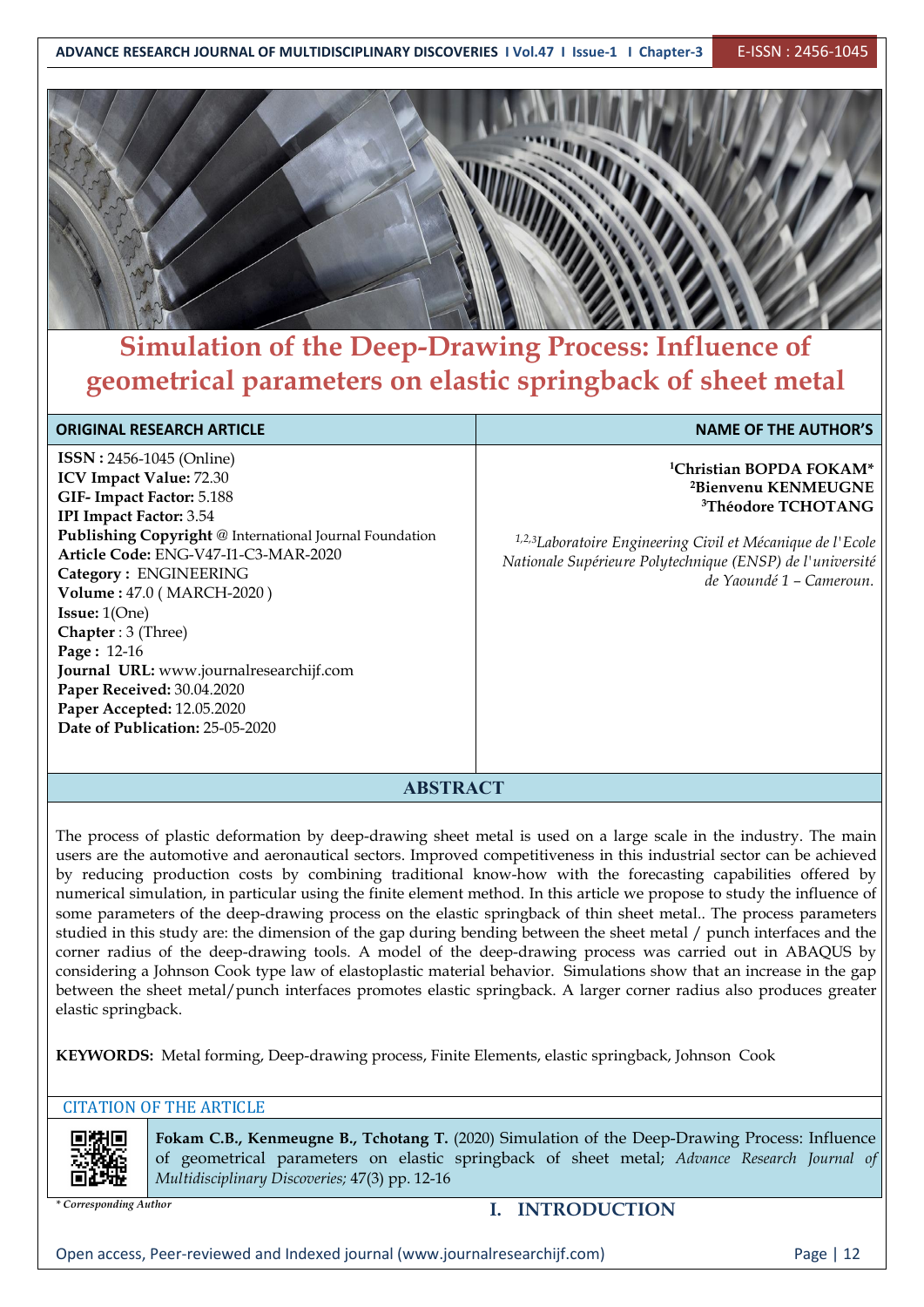Sheet metal deep-drawing is a process commonly used in various industries (aeronautics, automotive, mechanical engineering, etc.). It consists of plastically deformed thin sheets of metal, either hot or cold, to obtain parts with complex shapes. Numerous undesirable phenomena may occur during or at the  $\left|\right|$ end of the forming process  $[1]$ ,  $[2]$ ,  $[3]$ . The part may have different defects such as necking, edge undulations due to buckling and distortion of the part by elastic springback after removal of the tools (restitution of the elastic energy stored during the discharge phase). In order to optimize this process, it is very practical to use numerical simulations to correct undesirable defects.

The finite element method is one of the most widely used numerical tools in the prediction of these deformation phenomena. In the context of this method,<br>many authors have proposed approaches and models<br>to simulate these thin sheet metal forming processes.<br>Haddad <sup>[4]</sup> and many others <sup>[5], [6], [7]</sup> have proposed the many authors have proposed approaches and models to simulate these thin sheet metal forming processes. Haddad  $[4]$  and many others  $[5]$ ,  $[6]$ ,  $[7]$  have proposed the  $\overline{6}$   $\overline{1}$   $\overline{1}$   $\overline{1}$   $\overline{1}$   $\overline{1}$   $\overline{1}$   $\overline{1}$   $\overline{1}$   $\overline{1}$   $\overline{1}$   $\overline{1}$   $\overline{1}$   $\overline{1}$   $\overline{1}$   $\overline{1}$   $\overline{1}$  introduction of high-performance Elasto-plastic  $\geq$ <br>behaviour models with combined strain-hardening,<br>for reliable prediction of the behaviour after drawing.<br>The phenomenon of elastic springback has also been behaviour models with combined strain-hardening, for reliable prediction of the behaviour after drawing. The phenomenon of elastic springback has also been  $\overline{Q}$  be studied  $[8]$ ,  $[9]$ . Most of the work in this area is focused  $\Box$  hebaviour law studied  $\begin{bmatrix} 8j & 9j \end{bmatrix}$ . Most of the work in this area is focused<br>on finding the most suitable and material behaviour for a given process. In order to study elastic springback during the deep-drawing of thin sheets  $\overline{\bigcirc}$ metal, our work will be devoted to a forming process<br>by deep-drawing using an axisymmetric punch. The by deep-drawing using an axisymmetric punch. The objective of this paper is to study the influence of some parameters of the deep-drawing process on elastic<br>springback. The simulation under ABAQUS  $^{[10]}$  will<br>consist in studying the influence of parameters such as<br>the spacing between the sheet metal and the punch as<br>well as t springback. The simulation under ABAQUS  $\left[10\right]$  will  $\left.\frac{1}{10}\right]$  torm consist in studying the influence of parameters such as the spacing between the sheet metal and the punch as well as the radius of the punch fillet on elastic springback.

#### **II. DESCRIPTION OF THE DEEP- DRAWING PROCESS**

The deep-drawing device consists of a sheet metal (bending part), a die (Possessing the final geometry of the sheet metal after bending) and a cylindrical punch (see figure 1). The vertical movement of the punch allows the sheet metal to be bending by plastic deformation. For all the simulations carried out, the sheet metal connection is without clamping. The weight of the structural elements is not taken into account. Figure 1 clearly illustrates the geometrical parameters that are the subject of the numerical study:  $R_1$  (the corner radius of the punch and die) and j (the gap between the sheet metal and the punch interfaces).

#### **Fig. 1:** Deep-drawing process



The dimensions of the characteristic sizes of the process illustrated in figure 1 are as follows: a=15 cm,  $b=10$ - j (cm) c=2.5cm, d=1.5 cm. The corner radius are  $R_1$ = 3mm (die and punch rounding radius are identical). The radius  $R_1$  and gap j will be the main variables in these simulations. The die and the punch will be considered as non-deformable solids in this study.

#### **III. JOHNSON - COOK'S MATERIAL BEHAVIOUR LAW**

In our simulations, the behaviour of the sheet will be described by a JOHNSON-COOK material behaviour law (eq. 1), which is a multiplicative behaviour model <sup>[11]</sup>.

$$
\sigma = [A + B\varepsilon^{n}] \cdot \left[ 1 + C \cdot \ln \frac{\varepsilon}{\varepsilon_{0}} \right] \cdot \left[ 1 - \left( \frac{T - T_{t}}{T_{fusion} - T_{t}} \right)^{m} \right]
$$
(1)

This equation is composed, in order of appearance, of a strain hardening term, a dynamic term and a thermal softening term. The first term, referring to strain-hardening, corresponds to the flow stress at constant strain rate. **A** being the yield strength, **B** the strain-hardening modulus (linear parameter of strain-hardening) and n the strain-hardening coefficient (non-linear parameter of strain-hardening). The numerical quantities **A** and **B** used correspond to those of a standard steel. In this study, we do not take into account the effects of the temperature and deformation rate.

#### **IV. NUMERICAL SIMULATION**

In order to simulate the deep-drawing forming process described in figure 1, a finite element model (FEM) was developed using the ABAQUS calculation code. The following assumptions were considered: plane stress and strain, the problem is considered in 2 dimensions. Quadrilateral 4-node surface elements (type QUAD4) were used to mesh the sheet to take into account the effects of simple stresses. The thickness of the sheet is meshed by four elements to increase the prediction of elastic springback of the sheet. The deep - drawing tools, die and punch are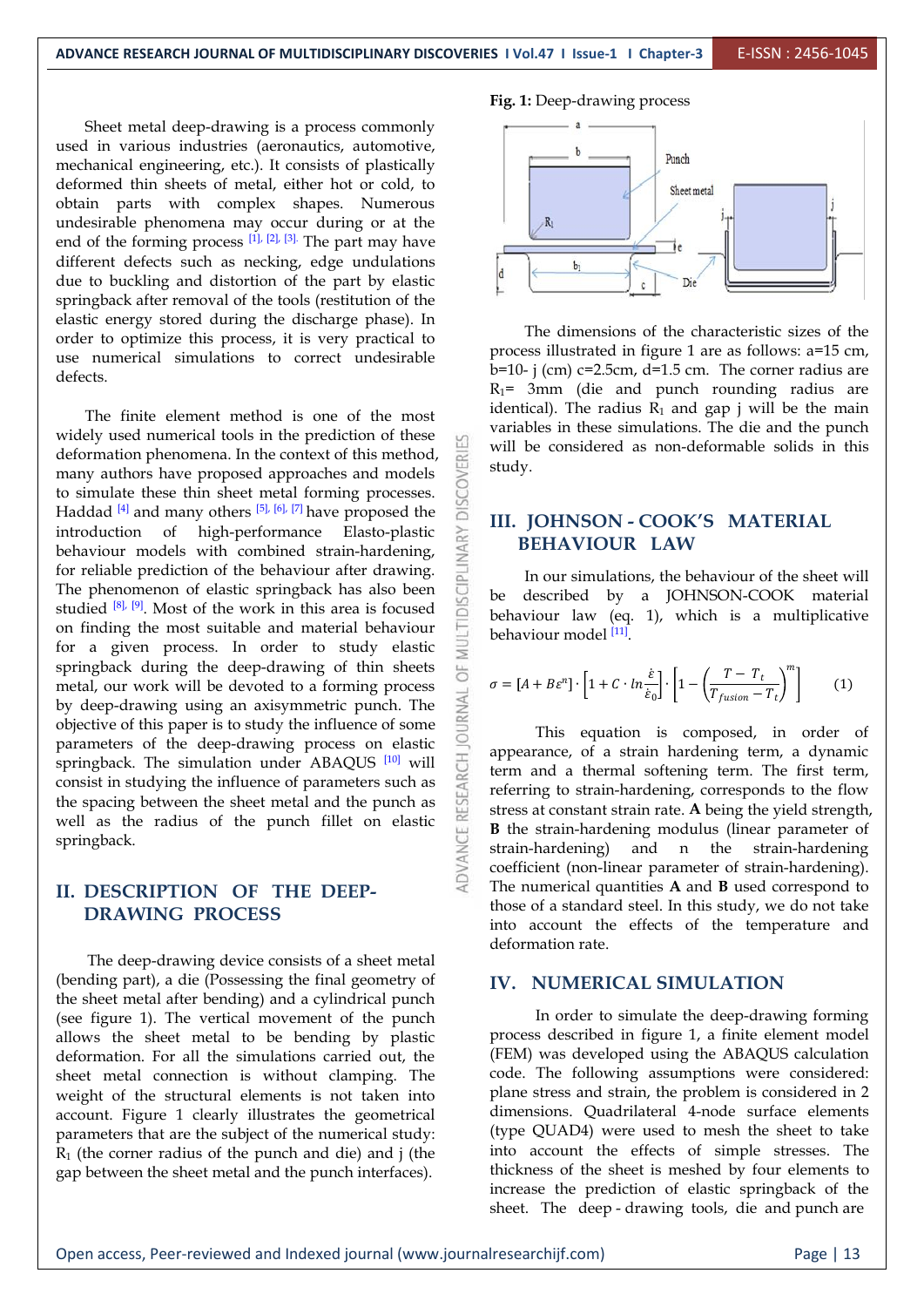**ADVANCE RESEARCH JOURNAL OF MULTIDISCIPLINARY DISCOVERIES I Vol.47 I Issue-1 I Chapter-3** E-ISSN : 2456-1045

considered as non-deformable solids. During the simulation, the sheet metal is placed on the die  $\left| \right|$   $\frac{1}{(Avg_1; 75%)}$ without fixing. Coulomb's law of friction was used to<br>simulate the tribological behavior of the interfaces simulate the tribological behavior of the interfaces between punch and sheet metal. between punch and sheet metal.

#### **V. RESULTS AND DISCUSSIONS**

After presenting the material behavioural laws used and the geometrical model, we will focus in this part on the presentation of the results obtained by numerical simulation using ABAQUS/Explicit. The set of results detailed below focuses on the influence of the geometrical characteristics of the deep-drawing process on elastic springback. The main geometrical  $\frac{1}{s, \text{Mise}}$ characteristics studied will be gap between the sheet  $\frac{1}{(Avg; 75%)}$ metal and the punch and the corner radius R1 (see  $\frac{10}{65}$  figure 1). figure 1).

### **V. 1. Study of the influence of gap between the sheet metal and the punch**

The sheet metal/punch clearance represents the space between the outer surfaces closest to the sheet and the punch (see figure 1). In order to empty space between the outer surfaces closest to the thin sheet and the punch (see figure 1). In order to highlight the influence of this geometrical  $\overline{\text{eq}}$  characteristic on the deep-drawing process, we will characteristic on the deep-drawing process, we will consider the values of 0.25mm, 0.35mm and 0.5mm. For each gap, the results presented will be the mapping of the stresses in the sheet metal at the end of<br>the deep-drawing process (corresponding to the low<br>position of the punch) and the deformation of the the deep-drawing process (corresponding to the low  $\sum_{n=1}^{\infty}$  Influence du jeu entre la matrice et le poincon position of the punch) and the deformation of the corresponding to the residual deformation of the sheet metal after elastic springback (see figures 2, 3 and 4).  $\leq$  0.5



Fig.2: Stress fields for a 0.25mm gap between the sheet metal and the punch (Stress in Pascal). (a) Stress mapping during maximum deep-drawing, (b) deformation of the sheet metal after the deep-drawing operation.



**Fig.3:** Stress fields for a 0.35mm gap between the sheet metal and the punch (Stress in Pascal). (a) Stress mapping during maximum deep-drawing, (b) deformation of the sheet metal after the deep-drawing operation



**Fig.4:** Stress fields for a 0. 5mm gap between the sheet metal and the punch (Stress in Pascal). (a) Stress mapping during maximum deep-drawing, (b) deformation of the sheet metal after the deep-drawing operation





Regardless of the selected spacing between punch/sheet metal, the maximum stresses are located in the bent area of the plates, thus corresponding to previous results obtained by other authors  $[4]$ ,  $[12]$ . The simulation clearly indicates an influence of the gap "j' on the elastic springback of the sheet metal. Figures 2b, 3b, and 4c show a noticeable change in the residual deformation of the sheet (result of elastic springback). A small gap between the sheet metal and the punch reduces the elastic springback phenomenon, while a larger value promotes it. The influence on gap on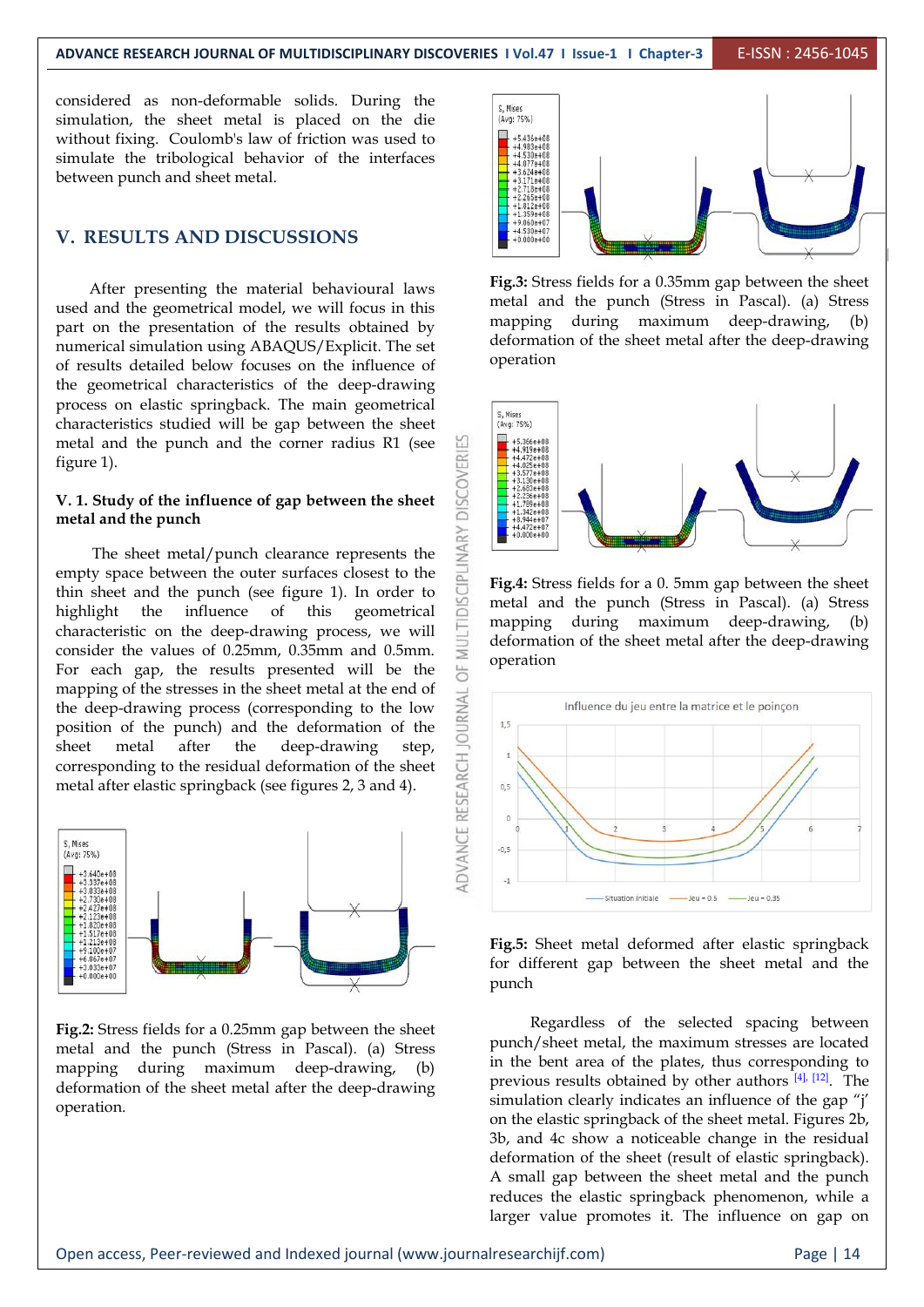#### **V.2. Study of the influence of the punch's corner radius**

In this section, we will study the influence of the  $\frac{1}{1}$ corner radius of the punch and die on the mechanical behaviour and more particularly the elastic springback after deep-drawing. We will consider in our simulations, 3 corner radius with values of 2.5mm, 4mm and 5mm. For each simulation, we will present the stress map at the end of the deep-drawing  $\frac{1}{3}$   $\frac{1}{\sqrt{3}}$  R=0.3 cm  $\frac{1}{\sqrt{3}}$  R=0.4cm  $\frac{1}{\sqrt{3}}$  R=0.5cm operation (corresponding to the low position of the punch) and the residual deformation of the sheet metal after the stamping operation (see figures 6, 7 and 8).



Pascal). (a) Stress mapping during maximum deep drawing, (b) deformation of the sheet metal after the deep-drawing operation.



Pascal). (a) Stress mapping during maximum deep drawing, (b) deformation of the sheet metal after the deep-drawing operation



**Fig.8:** Stress fields for 5 mm corner radius (Stress in Pascal). (a) Stress mapping during maximum deep drawing, (b) deformation of the sheet metal after the deep-drawing operation.

Figures 6, 7 and 8, showing the stress maps in the plate for different corner radius, show a slight decrease in the maximum stress states in the structure with increasing corner radius



**Fig.9:** Comparison of the residual deformations of the sheet metal after the deep-drawing operation for different corner radius

In figures 6b, 7b,8b and especially in figure 9 it can be seen that the radius of the corner clearly influences elastic springback. It can be seen that the larger the corner radius R1, the greater the elastic springback.

#### **VI. CONCLUSION**

In this article, we have highlighted the influence of some tool parameters in the deep-drawing process on the elastic springback of the deep-drawing part. A finite element model of the process has been constructed in the ABAQUS numerical code including an elastoplastic behaviour law. The simulations indicate a significant influence of the geometrical parameters (gap between the sheet metal and the punch and punch corner radius) on the often poorly controlled phenomenon of elastic springback.

#### **VII. REFERENCES**

**[1] Heung-Kyu Kim, Seok Kwan Hong,** FEM based optimum design of multi-stage deep drawing process of molybdenum sheet, Journal of Materials Processing Technology, Vol 184, Issues 1–3, (2007), pp 354-362. [https://doi.org/10.1016/j.jmatprotec.2006.12.0](https://doi.org/10.1016/j.jmatprotec.2006.12.001) <u>01</u>

| $\lceil 2 \rceil$ | Kim Krachenfels, Benedict Rothammer, |          |                  |  |
|-------------------|--------------------------------------|----------|------------------|--|
|                   | Stephan                              | Tremmel, | Marion Merklein, |  |
|                   |                                      |          |                  |  |